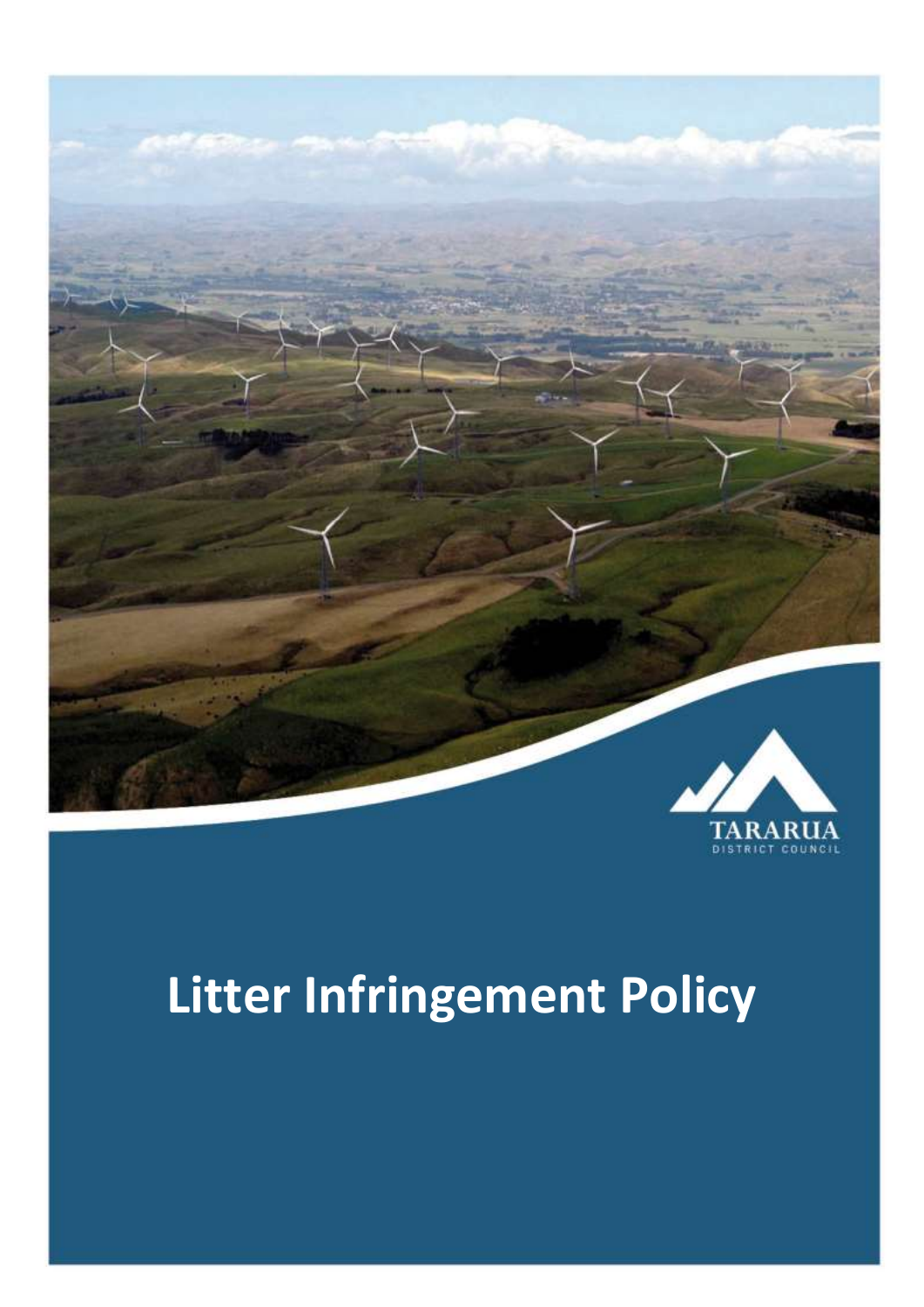

# Contents

| Types of Littering Offences Requiring Infringement Fees5                 |
|--------------------------------------------------------------------------|
|                                                                          |
|                                                                          |
| Objection Process for Notice to Clear Litter (occupier of private land)6 |
|                                                                          |
|                                                                          |
|                                                                          |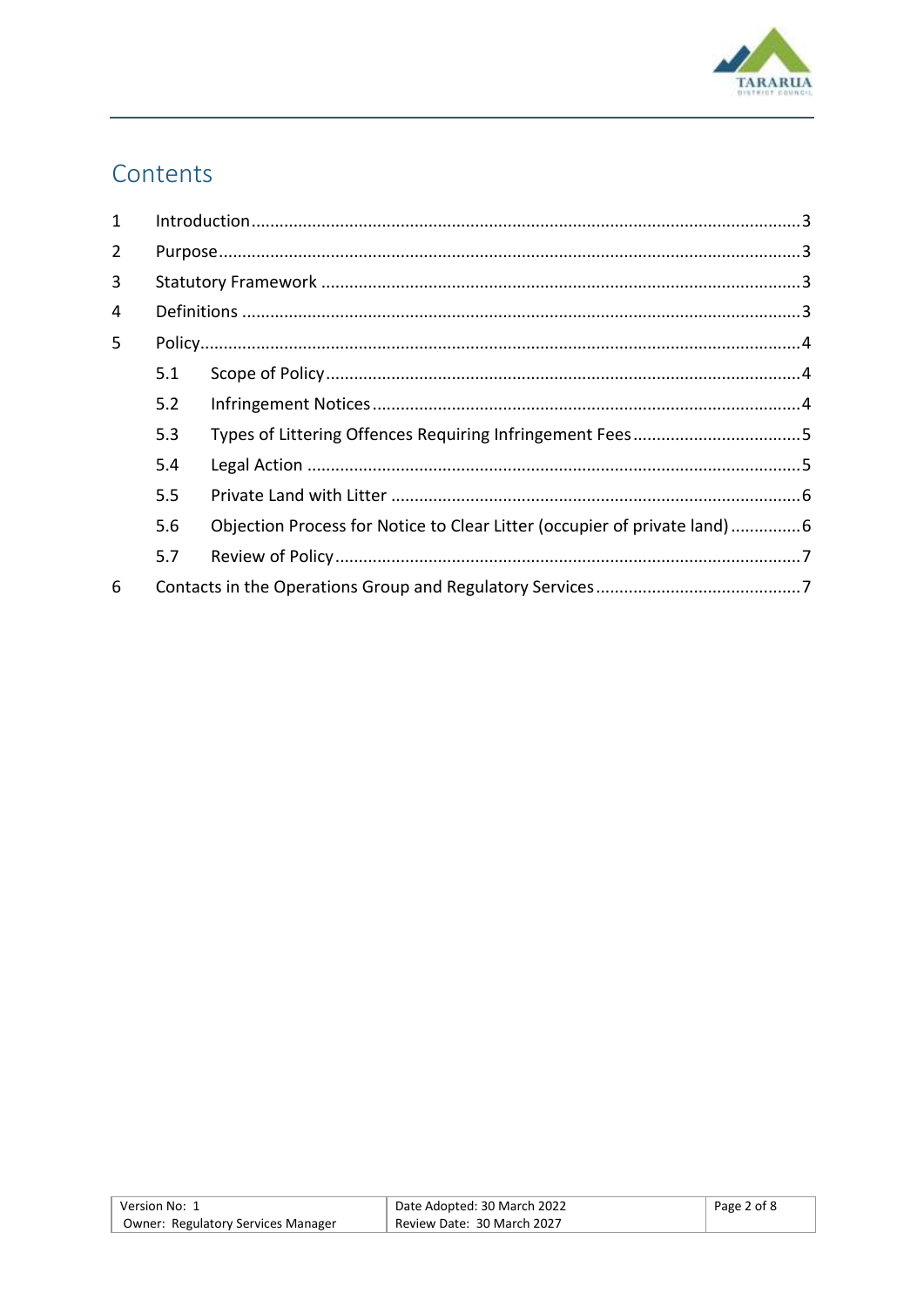

# <span id="page-2-0"></span>1 Introduction

This Policy is to provide guidance to Council Officers on issuing infringement notices under the Litter Act 1979. It shall also define what is meant by litter; provide a graduated level of litter for infringement purposes, provide a fee schedule for infringements and define the rights of the Council in litter removal. Only by adopting Section 13 and 14 of the Litter Act by resolution, can the Council issue infringements for any breach of the Act.

# <span id="page-2-1"></span>2 Purpose

This Policy shall ensure that the Tararua District is kept tidy and free from illegal dumping.

# <span id="page-2-2"></span>3 Statutory Framework

Litter Act 1979 Summary Proceedings Act 1957

The Litter Act 1979 provides for the issuing of infringement notices up to a maximum of \$400 for any offence as specified under Section 13(4) of the Act. The Act also provides notices for occupiers to clear private land of litter (Section 10), and fines on conviction through court proceedings.

# <span id="page-2-3"></span>4 Definitions

**Hazardous litter** means bottles (broken or not), glass, anything containing glass, sharp or jagged material, or any substance of a toxic or poisonous nature that is likely to endanger any person or to cause physical injury or to transmit any disease or infection to any person coming into contact with it. This includes commercial waste or waste that has a chemical residue.

**Litter** is defined under the Act as including any refuse, rubbish, animal remains, glass, metal, garbage, debris, dirt, filth, rubble, ballast, stones, earth, or waste matter, or any other thing of a like nature.

**Litter Control Officer or authorised officer** means any person appointed or deemed to have been appointed as such under section 5 or 6 of the Act.

| Version No: 1                             | Date Adopted: 30 March 2022 | Page 3 of 8 |
|-------------------------------------------|-----------------------------|-------------|
| <b>Owner: Regulatory Services Manager</b> | Review Date: 30 March 2027  |             |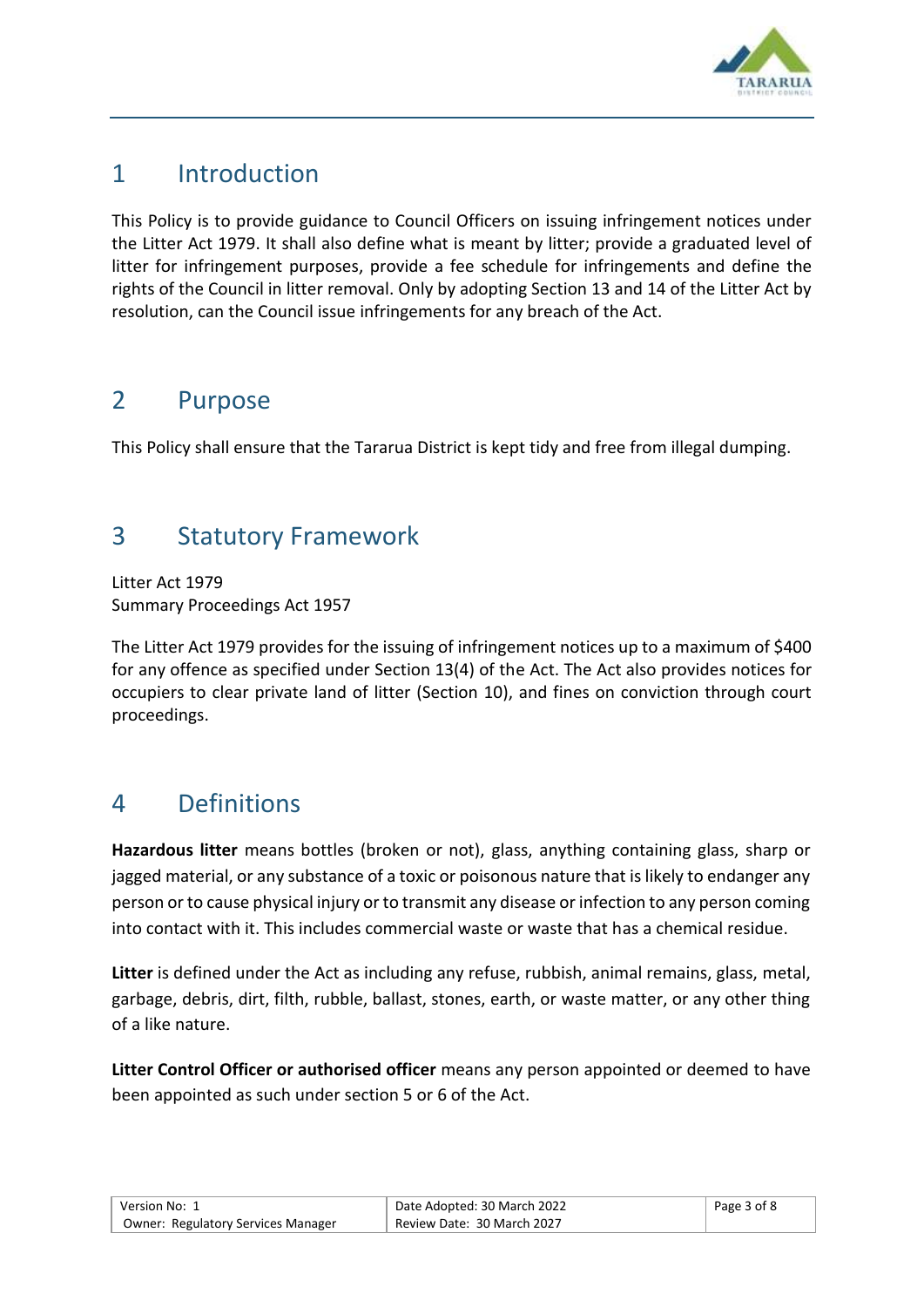

**Occupier** in relation to any land or premises, means any lessee, licensee, or other occupant of the land, and includes the owner or the agent of the owner where there is no apparent occupier.

**Public Place** as defined under section 2 of the Litter Act 1979.

# <span id="page-3-0"></span>5 Policy

## <span id="page-3-1"></span>5.1 Scope of Policy

The Tararua District Council Litter Infringement Policy outlines the requirements of legislation, defines how the Council interprets sections of the Litter Act 1979, and covers the operation and infringement process undertaken by the Council when issuing infringements or notices to clear land.

### <span id="page-3-2"></span>5.2 Infringement Notices

#### 5.2.1 Officers Authorised to Issue Infringements

a) Any Officer warranted by Tararua District Council under Section 5 of the Litter Act 1979, as a Litter Control Officer, is authorised to issue infringement notices in Tararua District.

#### 5.2.2 When to Issue Infringement Notices

- a) Litter Control Officers are to use their professional judgement and discretion whether or not to issue an infringement notice.
- b) Litter infringement notices shall not be issued when an alleged offender cleans up the litter when requested to do so by a Litter Control Officer on the first occasion.
- c) Infringement notices can be issued if a littering offence has been observed by a Litter Control Officer, any Council staff, or if a Litter Control Officer has investigated and has reasonable cause to believe an individual is responsible for the offence and has not rectified the matter.
- d) An infringement notice can be issued if a notice to clear litter has not been met (either by time or compliance).
- e) Every person has the right to object to their infringement notice in writing; this is to be in the prescribed form addressed to the Regulatory Services Manager. The Regulatory Services Manager will review the infringement and will decide if the infringement stands or is waived.

| Version No: 1                             | Date Adopted: 30 March 2022 | Page 4 of 8 |
|-------------------------------------------|-----------------------------|-------------|
| <b>Owner: Regulatory Services Manager</b> | Review Date: 30 March 2027  |             |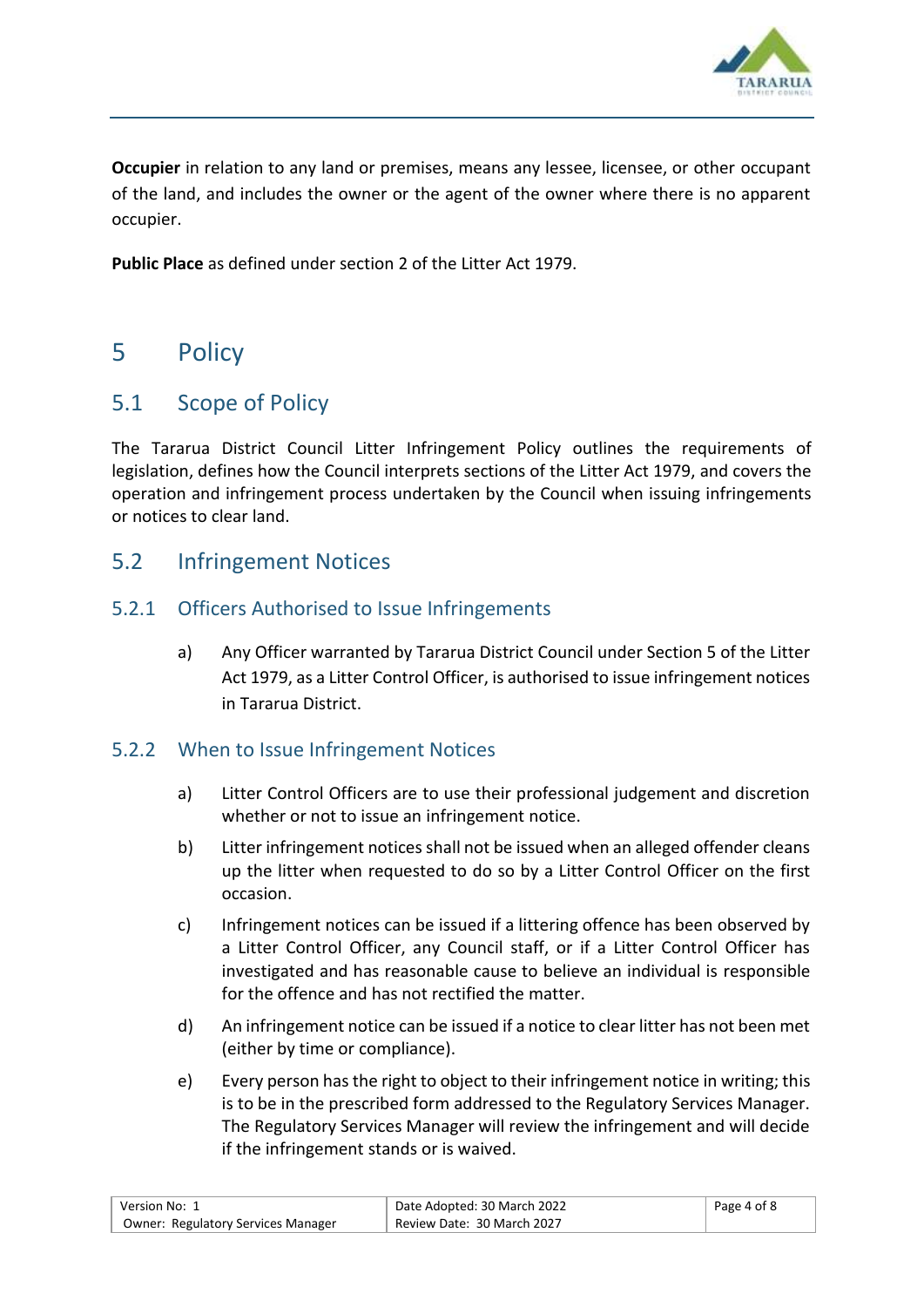

- f) As per the Summary Proceedings Act any non-payment of an infringement which has not been waived, will be sent to the District Court to recoup the fee of the infringement.
- g) Every person has the right to defend the infringement at the District Court.

# <span id="page-4-0"></span>5.3 Types of Littering Offences Requiring Infringement Fees

Infringement notices for disposal of waste in the Tararua District in a public place or on private land.

| <b>Fine</b> | <b>Descriptors for typical offences</b>                                                                                                                           |
|-------------|-------------------------------------------------------------------------------------------------------------------------------------------------------------------|
| \$100.00    | Depositing litter of less than one litre by volume.                                                                                                               |
|             | Example: a takeaway container or contents of an ashtray.                                                                                                          |
| \$200.00    | Depositing litter from one to 20 litres by volume.                                                                                                                |
|             | <b>Example:</b> Roadside dumping of a 1.5 litre plastic container or placing household rubbish<br>bags or accumulated car waste in public litter bins.            |
| \$300.00    | Depositing litter from 20 to 120 litres by volume.<br><b>OR</b>                                                                                                   |
|             | Depositing any litter in a Council park or reserve.                                                                                                               |
|             | <b>Examples:</b> Roadside dumping of small volumes of household or green waste, or of any<br>pest plant material.                                                 |
| \$400.00    | Depositing litter of more than 120 litres by volume                                                                                                               |
|             | 0R<br>Depositing of hazardous litter.                                                                                                                             |
|             |                                                                                                                                                                   |
|             | <b>Examples:</b> Dumping commercial waste, disposable nappy[s], car parts or glass, e-waste,<br>animal remains or anything that has a hazardous chemical residue. |

## <span id="page-4-1"></span>5.4 Legal Action

The Council reserves the right to prosecute offenders in respect of any breaches of the Litter Act 1979. Council reserves the right to take legal action in the form of summary proceedings against anyone who:

- a) Wilfully obstructs a Litter Control Officer who is acting in the execution of any powers or duties conferred on him/her under the Act.
- b) Fails to comply within a stated time frame with the requirements of a Litter Control Officer (either by notice or infringement).

| Version No: 1                             | Date Adopted: 30 March 2022 | Page 5 of 8 |
|-------------------------------------------|-----------------------------|-------------|
| <b>Owner: Regulatory Services Manager</b> | Review Date: 30 March 2027  |             |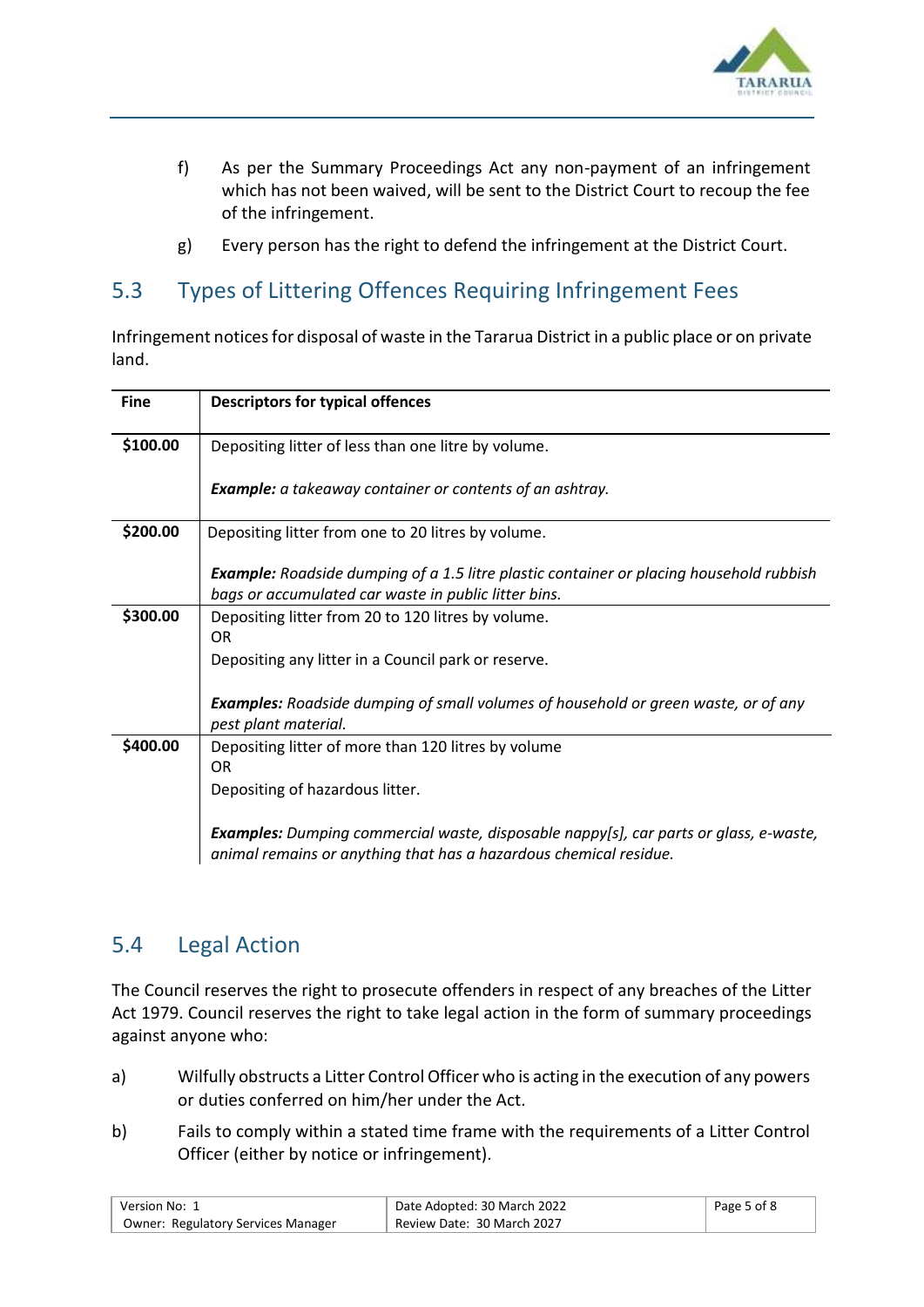

- c) Fails to disclose their true name and place of residence or gives a general description of his/her place of residence as is illusory for the purpose of discovery.
- d) Provides a false name or place of residence; and impersonates or falsely pretends to be a Litter Control Officer.

#### <span id="page-5-0"></span>5.5 Private Land with Litter

- a) The Tararua District Council or appointed Litter Control Officer, may serve any occupier of any private land or any land vested in or controlled by the Crown or any local authority, a notice in writing requiring the occupier, to the satisfaction of the Officer,
	- to clear away, or remove, from the land;
	- to clean up; or
	- to screen, cover, or otherwise obscure from view

such litter as may be specified in the notice within 14 days or such further time that may also be specified, being litter which, in the opinion of the territorial authority, tends to grossly deface or to defile the area in which the private land is situated.

b) A Litter Control Officer is able to extend the time specified on a notice, if the occupier has been prevented by reasonable cause from completing the necessary work within the time specified.

## <span id="page-5-1"></span>5.6 Objection Process for Notice to Clear Litter (occupier of private land)

- a) Every person receiving a notice under Subsection 10 (1) of the Litter Control Act 1979, may object to the requirements of the notice, in writing, within 14 days after receipt on the grounds that those requirements are unreasonable.
- b) Every objection shall be made in writing to the Tararua District Council.
- c) The Tararua District Council shall appoint a time and place for a hearing of the objection.
- d) The Objector shall be given reasonable notice of the time and place of the hearing and shall be entitled to be present and heard.
- e) The Hearing Panel may, after hearing an objection, confirm, cancel, or vary the requirements of the notice and shall within 14 days after the hearing, give the objector written notice of its decision.

| ์ Version No: 1                           | Date Adopted: 30 March 2022 | Page 6 of 8 |
|-------------------------------------------|-----------------------------|-------------|
| <b>Owner: Regulatory Services Manager</b> | Review Date: 30 March 2027  |             |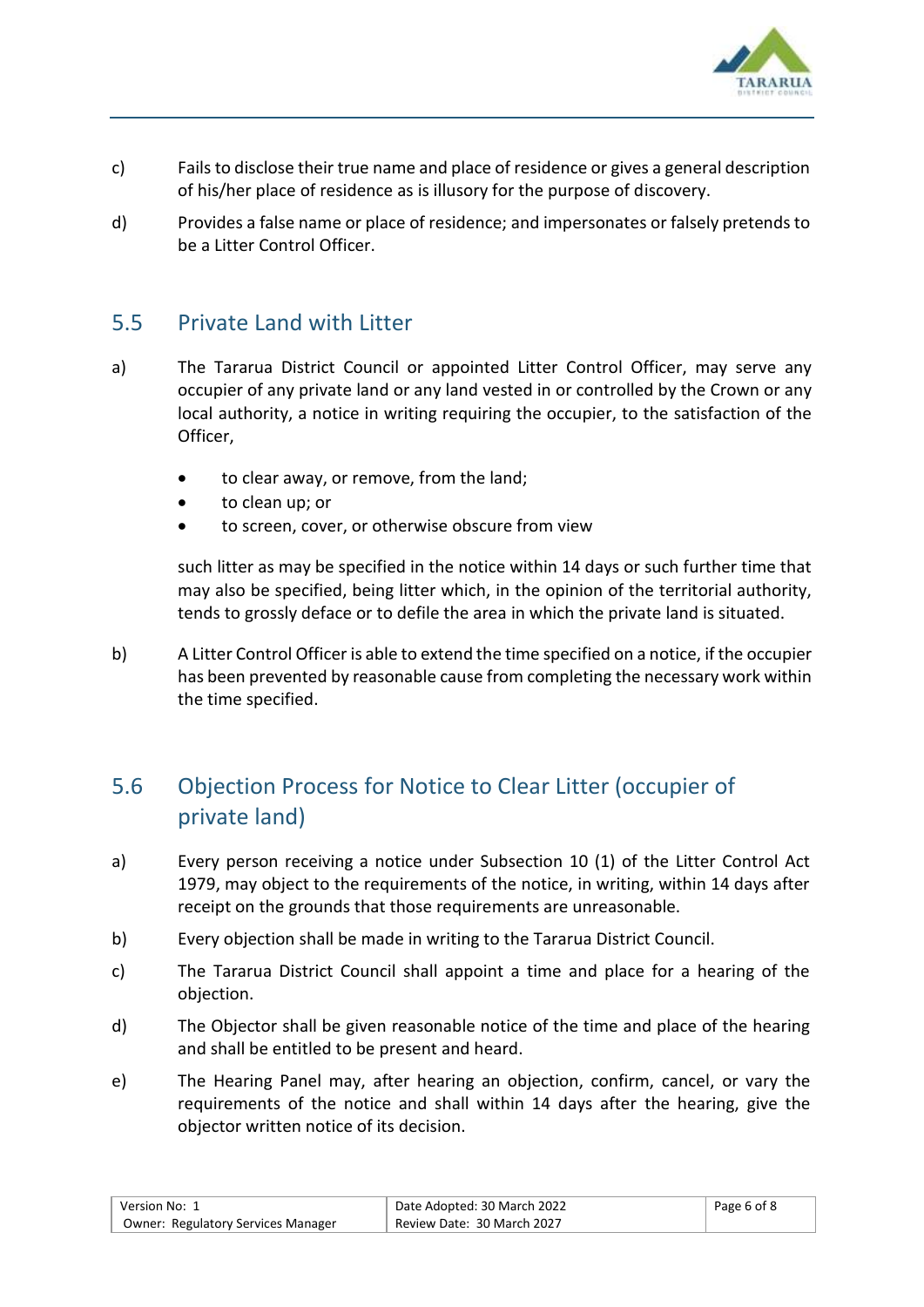

## <span id="page-6-0"></span>5.7 Review of Policy

This policy shall be reviewed every five years or earlier if required, to ensure the policy remains effective and efficient at achieving its objectives.

# <span id="page-6-1"></span>6 Contacts in the Operations Group and Regulatory Services

Environmental Health Officer

Regulatory Services Manager

Tararua District Council - phone 06 374 4080